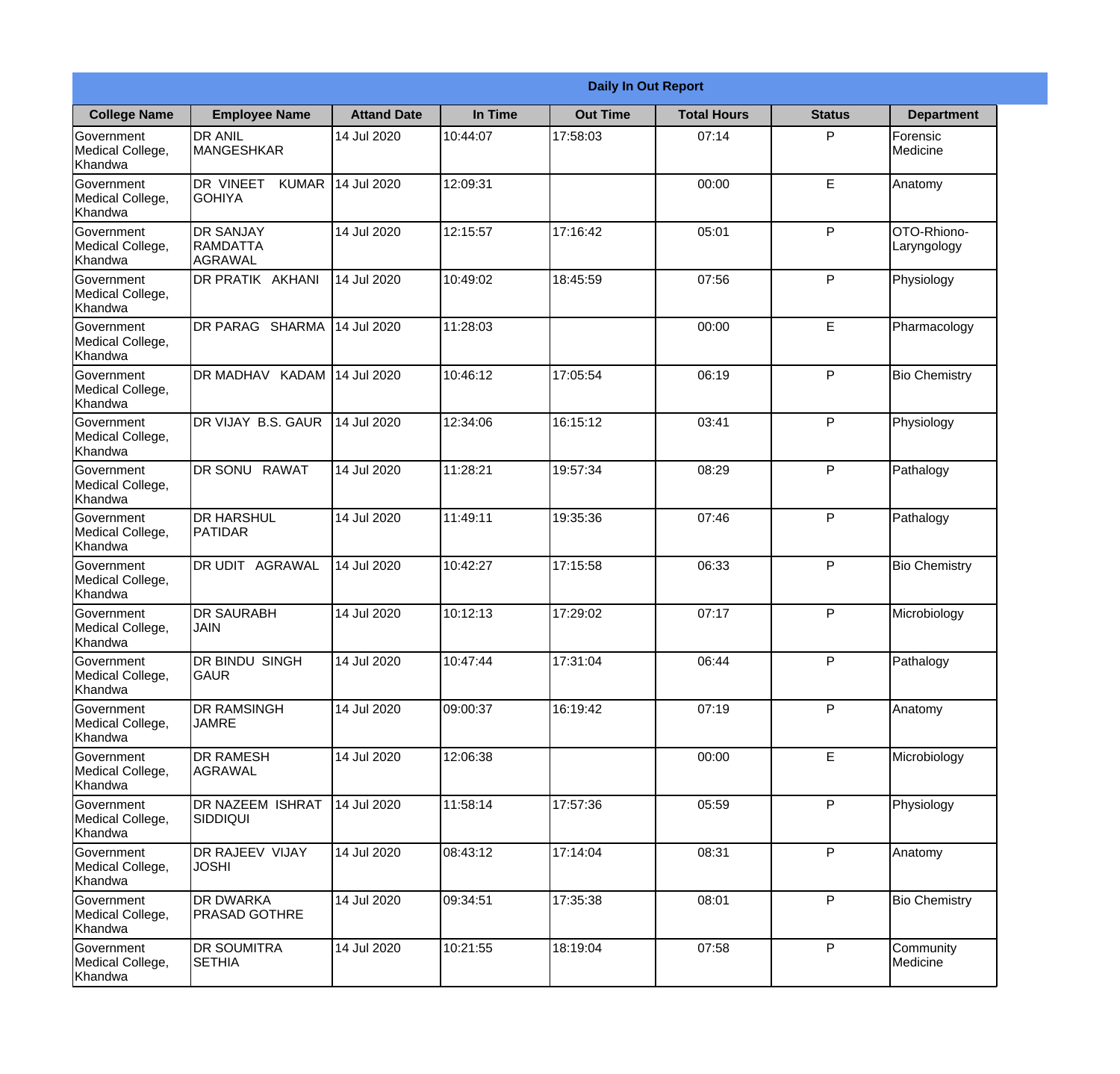| <b>Designation</b>                  | <b>Category</b>     |
|-------------------------------------|---------------------|
| <b>Assistant Professor</b>          | Para Clinical       |
| Professor                           | <b>Non Clinical</b> |
| Professor                           | Clinical            |
| <b>Assistant Professor</b>          | Non Clinical        |
| Professor                           | Para Clinical       |
| <b>Assistant Professor</b>          | Non Clinical        |
| Associate Professor Non Clinical    |                     |
| Demonstrator/Tutor   Para Clinical  |                     |
| Assistant Professor   Para Clinical |                     |
| Associate Professor Non Clinical    |                     |
| Associate Professor Para Clinical   |                     |
| Associate Professor Para Clinical   |                     |
| Demonstrator/Tutor   Non Clinical   |                     |
| Assistant Professor                 | Para Clinical       |
| Professor                           | <b>Non Clinical</b> |
| <b>Assistant Professor</b>          | Non Clinical        |
| Demonstrator/Tutor                  | Non Clinical        |
| Assistant Professor                 | Para Clinical       |

## **Daily In Out Report**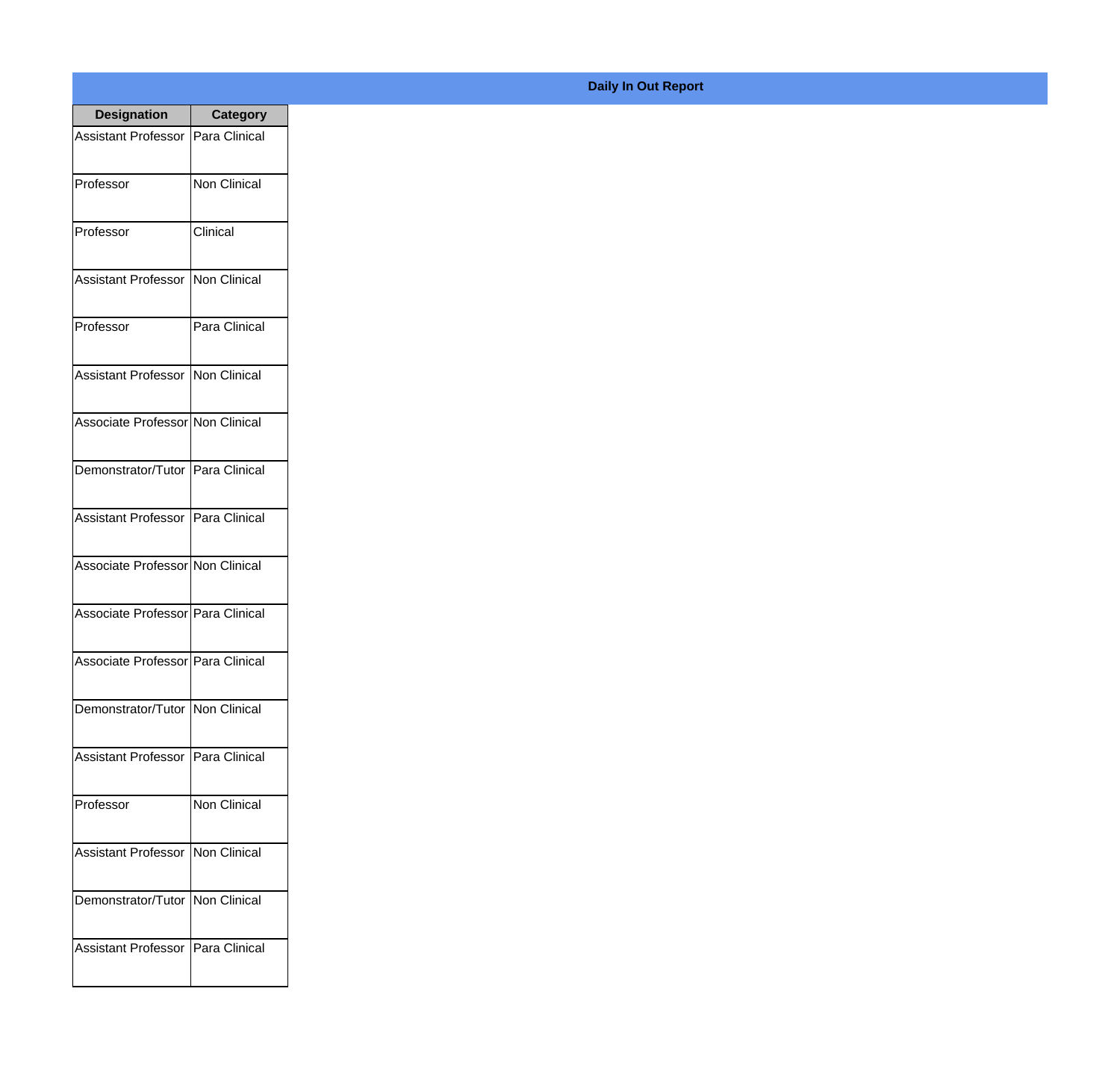|                                                  |                                                       |             |          |          | <b>Daily In Out Report</b> |    |                        |
|--------------------------------------------------|-------------------------------------------------------|-------------|----------|----------|----------------------------|----|------------------------|
| Government<br>Medical College,<br>Khandwa        | <b>DR RASHMI YADAV</b>                                | 14 Jul 2020 | 10:08:06 | 17:04:17 | 06:56                      | P  | Community<br>Medicine  |
| <b>Government</b><br>Medical College,<br>Khandwa | DR LEENA PARIHAR                                      | 14 Jul 2020 | 11:29:33 |          | 00:00                      | E  | Community<br>Medicine  |
| <b>Government</b><br>Medical College,<br>Khandwa | IMR PIYUSH KUMAR<br><b>MISHRA</b>                     | 14 Jul 2020 | 11:23:25 | 18:59:46 | 07:36                      | P  | Community<br>Medicine  |
| Government<br>Medical College,<br>Khandwa        | DR PRAMILA VERMA 14 Jul 2020                          |             | 11:35:04 | 17:17:30 | 05:42                      | P  | Paediatrics            |
| Government<br>Medical College,<br>Khandwa        | <b>DR MANOJ BALKE</b>                                 | 14 Jul 2020 | 09:39:29 | 14:02:30 | 04:23                      | P  | Ophthalmology          |
| Government<br>Medical College,<br>Khandwa        | <b>DR RAKESH KUMAR</b><br><b>SHIVHARE</b>             | 14 Jul 2020 | 08:41:32 |          | 00:00                      | E  | Microbiology           |
| Government<br>Medical College,<br>Khandwa        | <b>DR GARIMA</b><br><b>AGRAWAL</b><br><b>VARSHNEY</b> | 14 Jul 2020 | 11:57:22 | 16:36:24 | 04:39                      | P  | Paediatrics            |
| Government<br>Medical College,<br>Khandwa        | <b>DR CHANDNI</b><br>KAROLE                           | 14 Jul 2020 | 09:40:20 | 14:02:16 | 04:22                      | P  | Ophthalmology          |
| Government<br>Medical College,<br>Khandwa        | <b>DR PRIYA KAPOOR</b><br>KAPOOR                      | 14 Jul 2020 | 10:43:41 | 17:42:25 | 06:59                      | P  | Pathalogy              |
| Government<br>Medical College,<br>Khandwa        | <b>DR SAPNA</b><br><b>I</b> MAHESHRAM                 | 14 Jul 2020 | 10:44:14 | 18:02:48 | 07:18                      | P  | Community<br>Medicine  |
| Government<br>Medical College,<br>Khandwa        | <b>DR SEEMA</b><br><b>SUDHAKARRAO</b><br>SUTAY        | 14 Jul 2020 | 10:26:14 | 17:17:14 | 06:51                      | P  | Forensic<br>Medicine   |
| Government<br>Medical College,<br>Khandwa        | <b>DR AJAY</b><br><b>NARWARIYA</b>                    | 14 Jul 2020 | 10:34:04 | 19:18:39 | 08:44                      | P  | Microbiology           |
| Government<br>Medical College,<br>Khandwa        | DR RAKESH SINGH<br><b>HAZARI</b>                      | 14 Jul 2020 | 14:16:13 |          | 00:00                      | E  | Pathalogy              |
| Government<br>Medical College,<br>Khandwa        | <b>DR ANANT</b><br><b>TUKARAM PAWAR</b>               | 14 Jul 2020 | 13:00:59 | 19:48:11 | 06:48                      | P  | Community<br>Medicine  |
| Government<br>Medical College,<br>Khandwa        | DR SHAIKH M.KHALIQ 14 Jul 2020                        |             | 10:26:05 |          | 00:00                      | E  | <b>Bio Chemistry</b>   |
| Government<br>Medical College,<br>Khandwa        | <b>DR RAJU</b>                                        | 14 Jul 2020 | 10:07:45 |          | 00:00                      | E. | Forensic<br>Medicine   |
| Government<br>Medical College,<br>Khandwa        | <b>DR MAHENDRA</b><br><b>PANWAR</b>                   | 14 Jul 2020 | 09:42:48 |          | 00:00                      | E  | Orthopaedics           |
| Government<br>Medical College,<br>Khandwa        | DR AJAY GANGJI                                        | 14 Jul 2020 | 11:03:23 |          | 00:00                      | E  | <b>General Surgery</b> |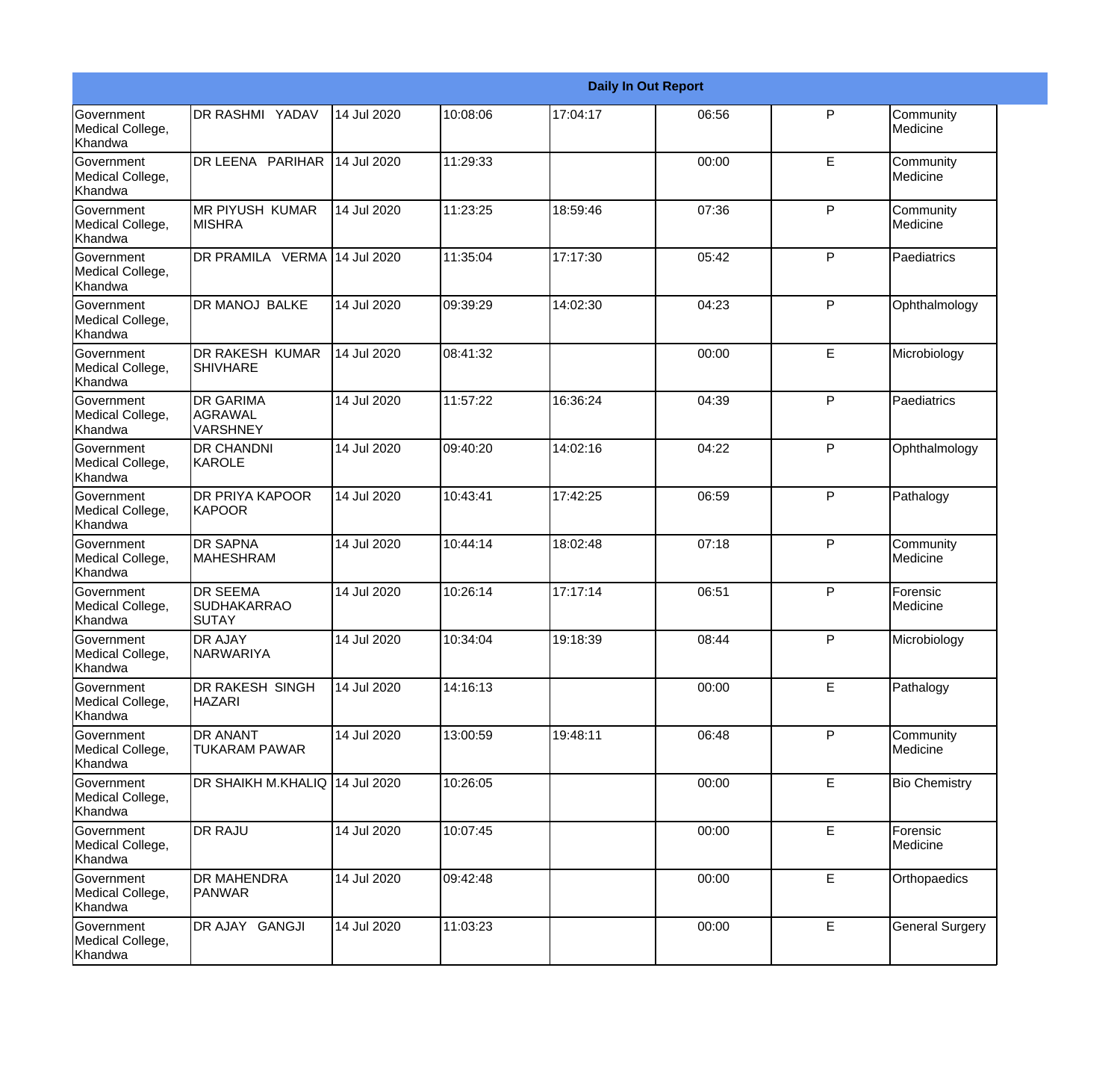| Assistant Professor Para Clinical |
|-----------------------------------|
| Assistant Professor Para Clinical |
|                                   |
| Para Clinical                     |
| <b>Clinical</b>                   |
| Assistant Professor Clinical      |
| Demonstrator/Tutor Para Clinical  |
| Associate Professor Clinical      |
| Assistant Professor Clinical      |
| Demonstrator/Tutor Para Clinical  |
| Associate Professor Para Clinical |
|                                   |
| Para Clinical                     |
| Demonstrator/Tutor Para Clinical  |
| Para Clinical                     |
| Para Clinical                     |
| Non Clinical                      |
|                                   |
|                                   |
| Demonstrator/Tutor Para Clinical  |
| Assistant Professor Clinical      |
|                                   |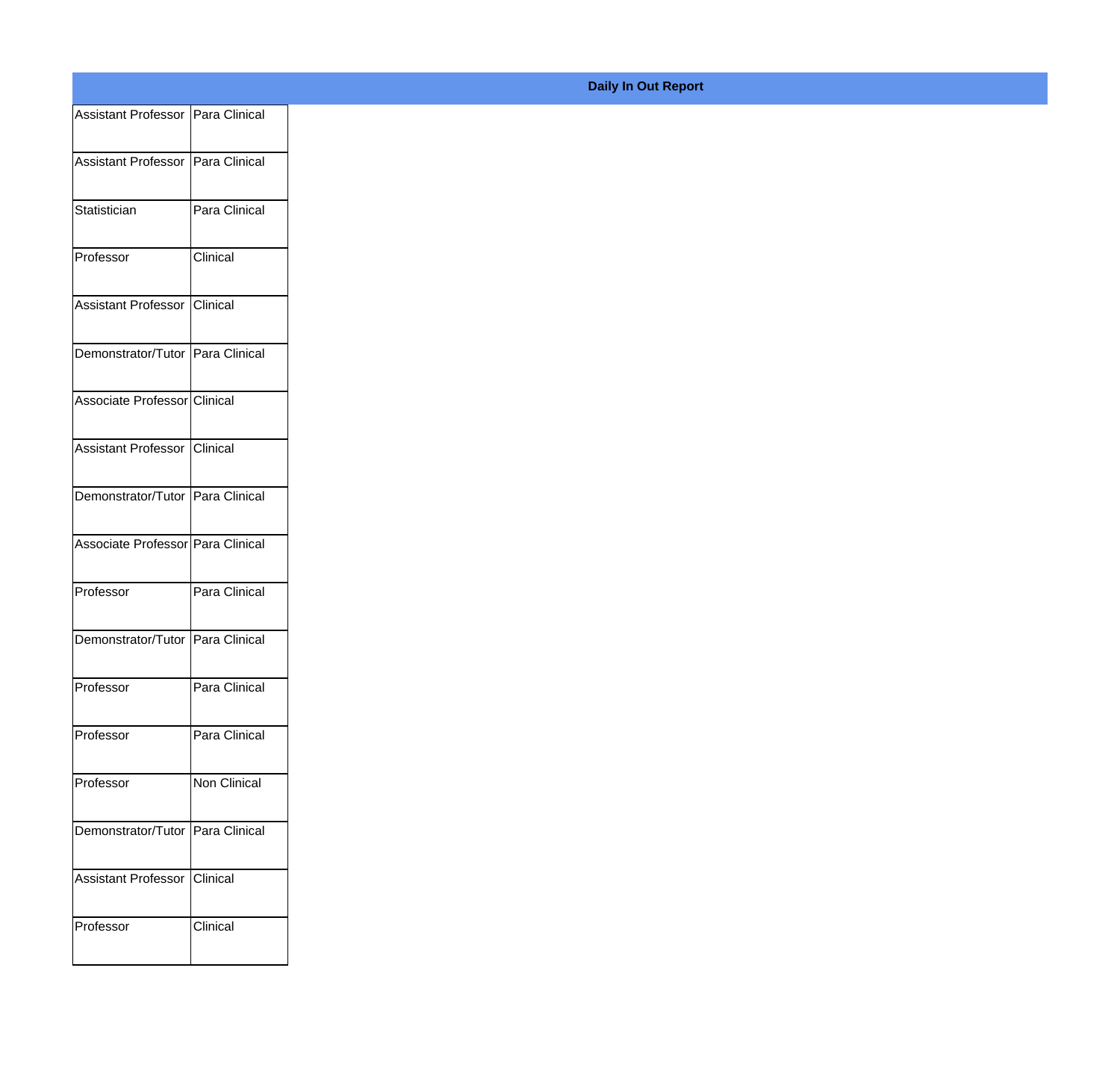|                                                  |                                                     |             |          |          | <b>Daily In Out Report</b> |   |                             |
|--------------------------------------------------|-----------------------------------------------------|-------------|----------|----------|----------------------------|---|-----------------------------|
| Government<br>Medical College,<br>Khandwa        | <b>I</b> DR RANJEET<br><b>I</b> BADOLE              | 14 Jul 2020 | 10:35:32 |          | 00:00                      | E | General Medicine            |
| Government<br>Medical College,<br>Khandwa        | <b>DR ASHOK</b><br><b>BHAUSAHEB NAJAN</b>           | 14 Jul 2020 | 10:37:17 | 16:35:39 | 05:58                      | P | Forensic<br>Medicine        |
| Government<br>Medical College,<br>Khandwa        | <b>DR SANGEETA</b><br>ICHINCHOLE                    | 14 Jul 2020 | 11:00:06 | 16:24:29 | 05:24                      | P | Physiology                  |
| Government<br>Medical College,<br>Khandwa        | DR VIJAY NAYAK                                      | 14 Jul 2020 | 11:07:49 | 17:13:54 | 06:06                      | P | Anatomy                     |
| Government<br>Medical College,<br>Khandwa        | DR NISHA MANDLOI<br>PANWAR                          | 14 Jul 2020 | 09:53:11 |          | 00:00                      | E | Obstetrics &<br>Gynaecology |
| Government<br>Medical College,<br>Khandwa        | <b>DR SATISH</b><br><b>CHANDEL</b>                  | 14 Jul 2020 | 10:04:58 | 17:57:56 | 07:53                      | P | Pharmacology                |
| Government<br>Medical College,<br>Khandwa        | <b>DR MUKTESHWARI</b><br>IGUPTA                     | 14 Jul 2020 | 16:29:14 |          | 00:00                      | E | Pharmacology                |
| Government<br>Medical College,<br>Khandwa        | DR YASHPAL RAY                                      | 14 Jul 2020 | 15:02:19 |          | 00:00                      | E | Anatomy                     |
| Government<br>Medical College,<br>Khandwa        | <b>I</b> DR VISHAL<br><b>KUMAR</b><br><b>THAKRE</b> | 14 Jul 2020 | 10:11:07 | 17:33:41 | 07:22                      | P | Physiology                  |
| <b>Government</b><br>Medical College,<br>Khandwa | <b>DR SHAILENDRA</b><br><b>SINGH CHOUHAN</b>        | 14 Jul 2020 | 11:58:33 |          | 00:00                      | E | Orthopaedics                |
| Government<br>Medical College,<br>Khandwa        | MOHIT GARG                                          | 14 Jul 2020 | 13:02:51 |          | 00:00                      | E | <b>General Medicine</b>     |